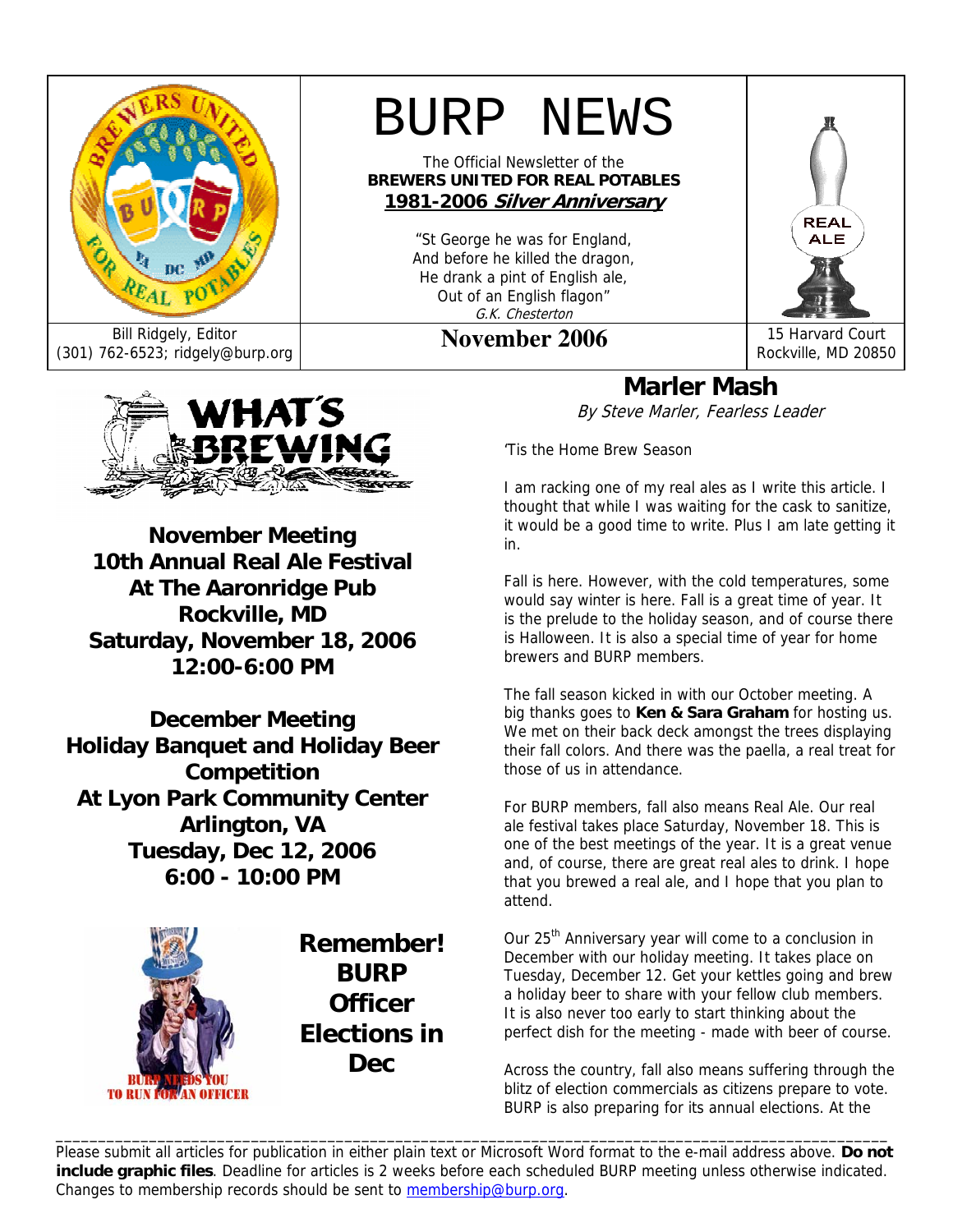BURP News **November 2006** Page 2

November meeting, nominations will be accepted for all officer positions. Around the country, 2006 seems like the year for electoral competition and potential upsets. It also seems like a good time to have real competition for all BURP officer positions. Seriously consider running to be an officer. The time is right.

And of course, most importantly, fall a great time to brew beer. The water temperature is cold which makes for quick cooling. Basements are cool which makes for great fermenting. The colder temperatures also mean fewer bugs in the air that could possibly spoil our brews. Brew some beers and have a holiday party. Don't forget to invite me.

So what are you waiting for? Get our there and enjoy the home brewers' season.



### **Brothers & Sisters in Beer**

By Jamie Langlie, Co-Minister of Culture

#### **25th Anniversary Dark Beer Competition Rocked!**

Congratulations to the winners of our 25th Anniversary Dark Beer Competition! 17 beers were entered, encompassing 8 "dark beer" eligible (SRM = 20+) categories. Winners were:

1st Place -- **Bud Hensgen** with an Old Ale (19a) named "Razmataz"

2nd Place -- **Dave Todd** with a Russian Imperial Stout (13f) named "Reclamation"

3rd Place -- **Rick Garvin & Christine Johnbrier** with their Foreign Extra Stout (13d) named "West Indian Viagra"

Those who placed received special, spiffy black and gold "Anniversary Competition" ribbons to commemorate their accomplishments.

Thanks, also, to our intrepid judges: **Christie Newman**, **Steve Marler**, **Bud Hensgen**, **Bill Stroehl**, **Rick Garvin**, and **Dave Todd**. Special thanks to

registrar **Rod Rydlun** and especially to **Alison Skeel**, who stepped in to wrap up the competition for me.

#### **BURP Wins Big in National Competitions!**

Special congratulations to **Mel Thompson & Ty Ming** for taking  $1<sup>st</sup>$  place in the most recent AHA Club-Only competition with their Foreign Extra Stout. BURP is now tied for 1<sup>st</sup> place in the AHA "Homebrew Club of the Year" standings.

Also, congratulations to BURPer **Wendy Schmidt** for winning this year's "Queen of Beer" homebrew competition. The annual competition is open to female brewers only. You can view the full details at http://www.queenofbeer.hazeclub.org/QOBResults.html.

#### **Next Competition – Holiday Beers**

This annual competition covers a wide range of styles, from winter warmers to seasonal spiced ales. Prizes will be awarded by popular vote. Kegs are preferred so that there will be plenty of beer available for the thirsty masses at the BURP holiday banquet. Full details will be in the Dec newsletter.



The Aaronridge Pub, ready for Real Ale (Photo by John Esparolini)

### The 10<sup>th</sup> Annual BURP  **Real Ale Competition**

By Tom Cannon, Competition Coordinator

Announcing the Tenth BURP Real Ale Competition to be held in conjunction with the November 18 BURP meeting at **Bill & Wendy's** house in Rockville. Thanks to our brewers, this competition has become (likely) the largest Real Ale Competition in the US!

For those who have not participated in the past, this is a keg-only competition with entries accepted in the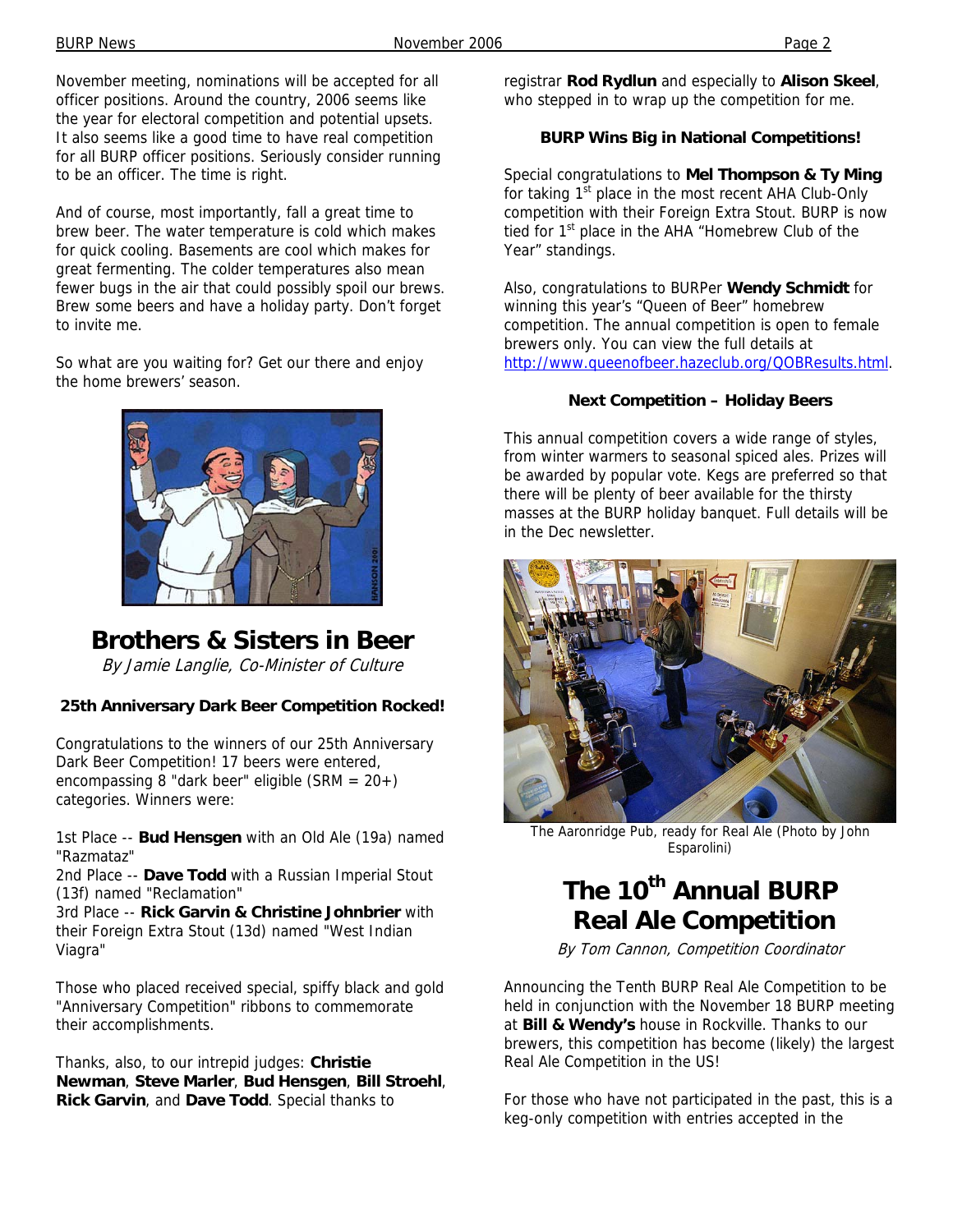following British ale categories: Mild, Ordinary Bitter, Best Bitter, Strong Bitter (ESB), Strong Mild, Old Ale, Scottish Light 60/-, Heavy 70/-, Export 80/-, Scottish Strong/Wee Heavy, Northern English Brown Ale, Southern English Brown Ale, Brown Porter, Classic Dry Stout, Sweet Stout and Oatmeal Stout. All entries must be naturally conditioned (no forced carbonation, please), and will be served by hand pump without the assistance of any extraneous gas. A beer engine will not be required for entry as the club has plenty amongst our members.

Entries will be accepted at Bill and Wendy's house, beginning Sunday, 12 November. A minimum of two gallons of beer is required in the keg for each entry. Three or five gallon Cornelius kegs with standard pin or ball lock fittings are the most readily used form of keg, but if you wish to submit a Sanke or a Hogshead of Real Ale, please be our guest, but please provide the correct fittings:-). It is recommended that all entrants submit their kegs a few days before the competition in order to allow the beer to settle and clear, but entries will be accepted right up until the time of the competition. Our crack team of BURP cellermen/women will adhere to any conditioning directions given them, but in the event that no directions are given, we will do whatever we feel is best for the beer. We are asking entrants to please provide only the gas-in fitting for their keg entry (2-Pin fitting for Pin Lock kegs, or, "G" fitting for Ball Lock kegs). Use a piece of string to tie the fitting onto the top of the keg. In addition, it is advised that you put your name or initials (or any other identifying symbol) on the fitting to facilitate its return in case it is separated from the keg. We will do our best to insure that fittings are returned to their owners after the competition.

If you are entering beer in the competition, please be sure to provide the following information:

\* Your name (and/or names of all brewers who participated)

Style of beer

It would also be helpful (but not mandatory) to know:

- \* Name of the beer (if there is one)
- \* Starting gravity
- \* Finishing gravity

The competition will be held Friday, 17 November during a closed-judging session, but the remaining beer will be available for tasting at the BURP meeting on Saturday the 18<sup>th</sup>. Because of the quantity of Real Ale available for Saturday's meeting, the November meeting will not require members to bring beer.

For people living in Virginia, **Tom Cannon** will be making several trips up to the Aaronridge Pub for beer and beer engine delivery. If you would like him to take your entry up for you, give him a call (703 204-2256) drop him a note (Cannon@burp.org) to arrange for drop off.

In order to allow each entry to be on long enough for club members to try all of the beers, the November meeting will begin at 12:00. There will be an educational session starting at noon primarily focused on tasting beer with some typical **Tom Cannon** Real Ale Rants (TCRAR) included. Blank score sheets will be available for anyone who wants to test their skill at judging a beer. The score sheets will be collected and compared to the official score sheets, then returned with comments. Tom and Andy will also be available to answer any questions about real ale (except during the 2:00 PM keg changeover – see enlightenment article following)

The purpose of the competition is to celebrate Britishstyle Cask Conditioned Real Ale. The beers will be judged according to their quality as well as their adherence to the British styles. We will endeavor to recruit the most knowledgeable Real Ale judges from within BURP and the professional brewing community. There will be no cost to enter the competition and each entry will receive feedback. Ribbons will be awarded for first, second and third place, and the winner will also receive the coveted 2006 BURP Real Ale Competition Cup. Also, we will continue the tradition of awarding a special "Cellarman's Choice" award for the beer, deemed by the crack team of BURP cellermen/women to be of special merit! This beer may not necessarily be one of the ribbon winners from the competition. Another reason to get a Real Ale into RAC 2006!

Style guidelines and complete competition rules are available on the BURP Real Ale webpage (http://burp.burp.org/Default.aspx?tabid=390). If you can't access the BURP page, contact **Tom Cannon** (Cannon@Burp.org) or **Andy Anderson** (Andy@Burp.org) for more information.

The BURP Real Ale Competition is registered with the BJCP. We expect requests to judge to be heavy, but we reserve the right to choose the best judges available, particularly giving preference to BJCP judges who have been to the UK specifically to drink Real Ale and have entered beer into the competition and/or provided a beer engine. **Tom Cannon** is running the competition this year and is also this year's Real Ale Competition Judge Coordinator. In addition, we have formed an experienced team of stewards who have participated in this competition consistently over the past few years. Given that the competition is a busy one in a small space, with very little time to train up new people, it is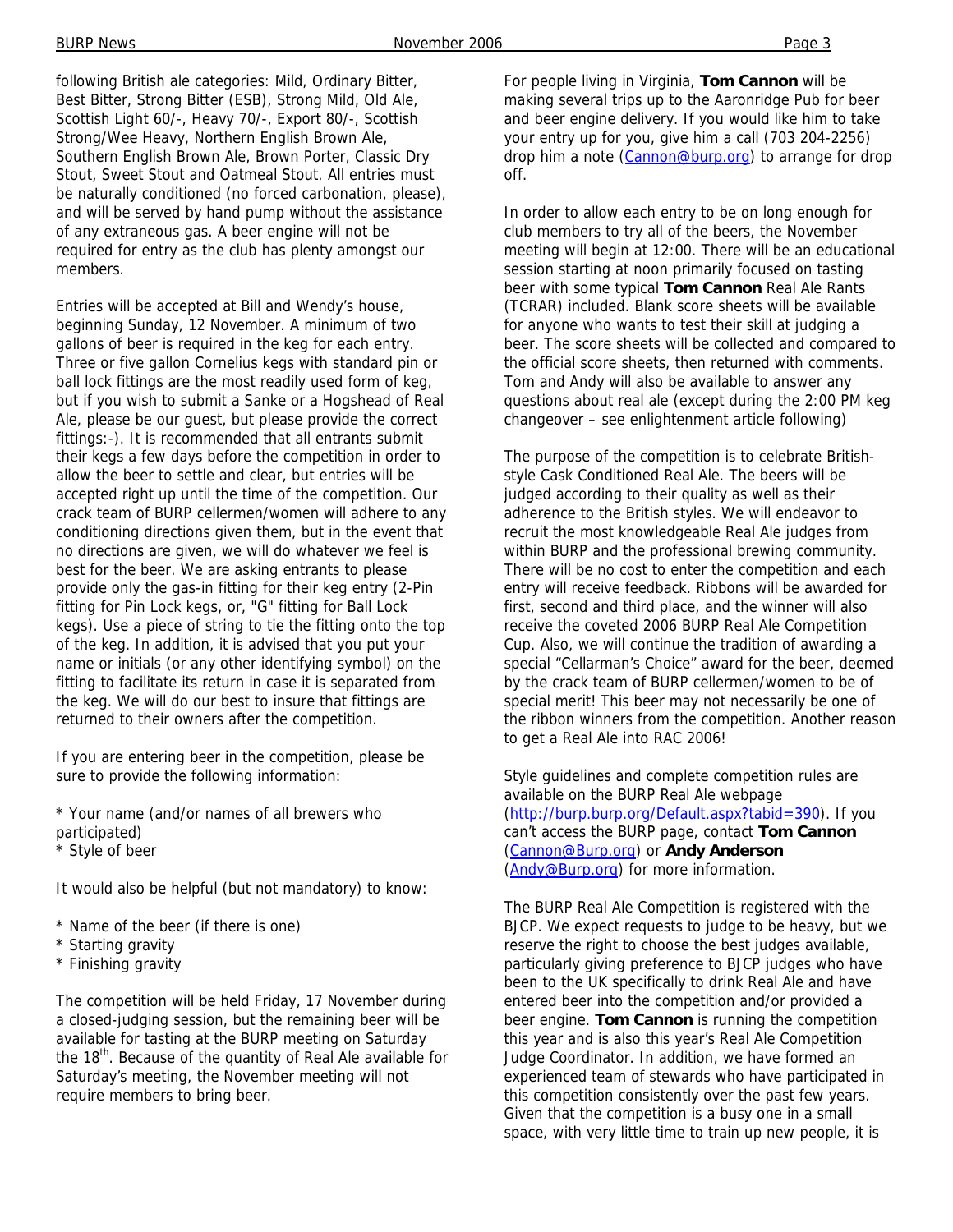unlikely we will be asking for additional steward volunteers. If space becomes available, we will let you know.



## **Calling all Beer Engines**

As part of the 2006 BURP Real Ale Competition, we will once again be calling on all BURP members for their beer engines for use in the competition and the tasting at the November meeting. If you are a BURPer, and you have a beer engine (there are lots of you), we hope you will let us use your pump for the biggest Real Ale tasting on the East Coast! RAC organizers will be contacting you, but if you think we will forget you, please contact us (Tom or Andy). Thanks!

### **Need Brewing Equipment? Come to the November Meeting**

A vast quantity of brewing equipment will be for sale at the November BURP meeting, thanks to a very generous contribution to the club by BURPer **Dale Morgan**. Dale, due to circumstances beyond his control, will no longer be able to brew and has donated his complete collection of brewing equipment to the club.

A silent auction will be utilized for the major items to be sold. These will include a Cajun burner on a tripod mount, 2 keg cookers, 2 picnic cooler mashtuns, one 20 and one 10 lb CO2 tank, two CO2 regulators, a 3-line CO2 manifold, a counterflow wort chiller, and a Johnson Controls temperature controller unit. A bid sheet will be provided for each of these items, and the winning bids will be announced following the meeting raffle. A large number of other items, including twenty kegs (nearly all coke-style pin lock), five 5-gal carboys, a 4-gal kettle, a 20 lb propane tank, and other items too numerous to mention, will be priced individually to go.

If you are in need of any brewing equipment, then don't hesitate to bring your checkbook (or additional cash) to the meeting on Nov 18. All equipment will be displayed in the carport and will be available for purchase (or bid) throughout the meeting.

### **Enlightenment Corner**

By Wendy Aaronson and Tom Cannon, Co-Ministers of Enlightenment

#### **BJCP Exam Preparation Class**

The BJCP Exam Preparation Class is now underway. Thirteen students are learning about beer styles and gaining insights on exam taking from the BURP faculty comprised of **Tom Cannon**, **Wendy Aaronson**, **Andy Anderson**, **Colleen Cannon**, **Bill Ridgely, A.J. DeLange**, and **Dave Pyle**.

#### **Real Ale – Nov 18 Meeting At 12:00 PM**

**Tom Cannon** and **Andy Anderson** will conduct an educational session starting at noon that will primarily focus on tasting beer.

#### **All About Casks – Nov 18 Meeting At 2:00 PM**

BURPer **Alan Hew** will provide an overview of casks during the changing of the kegs at 2:00 pm. Learn from a certified cellarman about the parts of a cask and where to purchase these items.



**A.J.** at the kettle as **Christine** and **Alison** supervise (Photo by Bob Kepler)

## **Brewing the BURP 25th Anniversary Ale**

By A.J. DeLange

The Brewing:

On Saturday, the  $14<sup>th</sup>$  of October, a group of enterprising and enthusiastic BURPers showed up at A.J's brewery to produce the 25<sup>th</sup> Anniversary Brew. The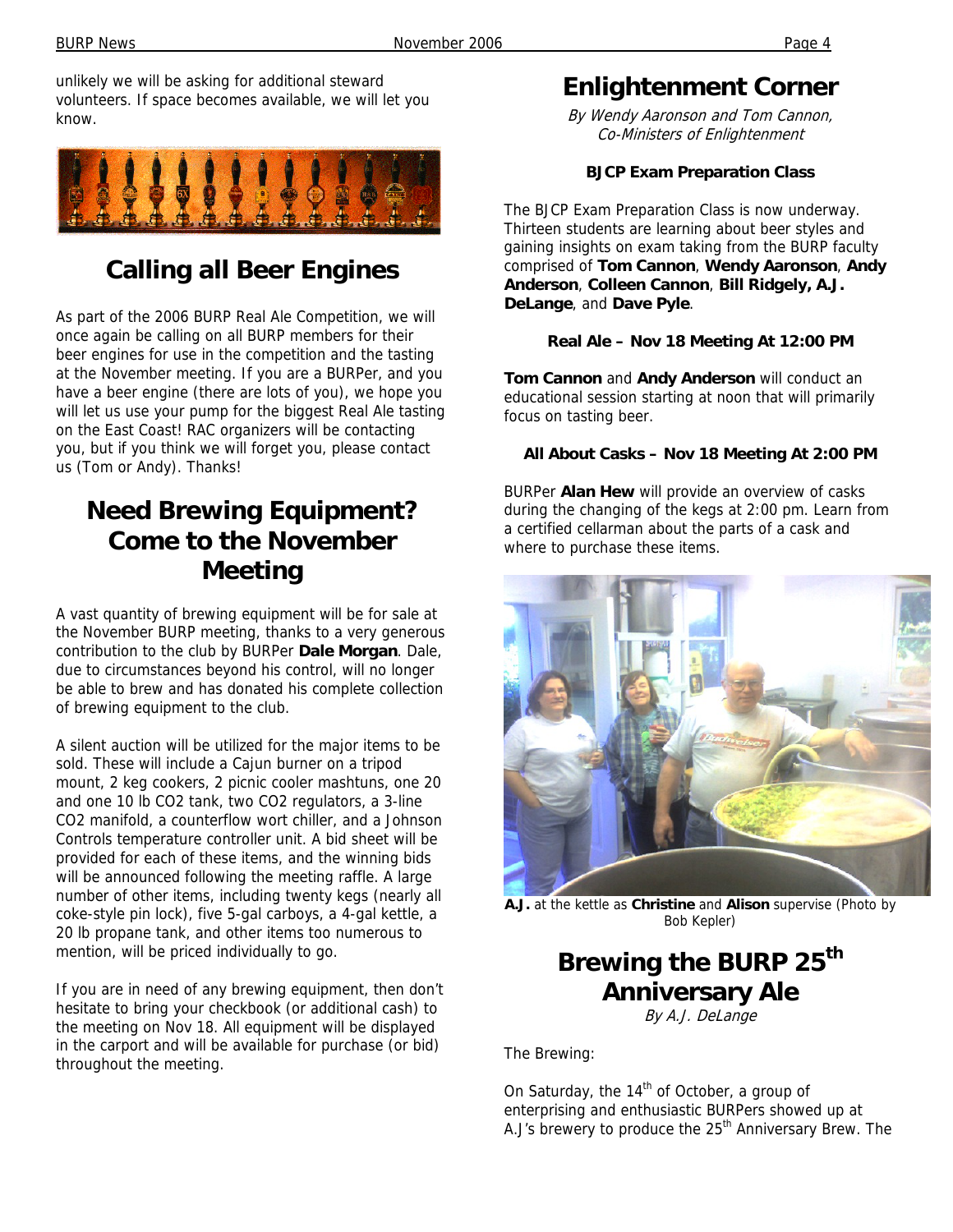intention was to make an American Barley Wine of 25° Plato (1.106 SG) strength representing 1° Plato for each year the club has been in existence. The brewery has two 55 gallon stainless steel drums with steam coils, each of which can be used as mash tun, kettle or both, so the plan was to do 2 mashes of 110 lbs of grain each, boil the runoff from the mashes separately to concentrate them, and then combine them in the hopes of producing about 3 kegs (46.5 gallons) of the desired strength. **Alison Skeel** was the first to arrive (with the sun) bringing lots of good things to sustain the solid nourishment needs of a team of hungry brewers. The liquid requirements were fulfilled by the host. Throughout the day, **Tim Artz**, **Rick Garvin**, **Dave Pyle**, **Bill Madden**, Fearless Leader **Steve Marler**, **Andy Anderson**, **Bud Hensgen**, **Christine Johnbrier**, **Jim Busch**, **Bob Kepler** and **Wendy Aaronson** came by to lend a hand. This worthy group stirred, ground, measured, tasted, advised, supervised, brought hops, brought yeast, weighed, cleaned, tidied, dipped, scooped and dumped, and did anything else that needed doing. They were also helpful in emptying out a couple of kegs so that we will be sure to have a place to store this beer when it is ready.

Everything went smoothly in the morning so that by 10 AM, we were collecting wort from the first mash and starting the second. The grain bill was straight Maris Otter from Fawcett. By 2 PM we had two "kettles" boiling away. Somewhere along the way, the steam trap on the first kettle failed so we had to shut it down and do all the boiling in the second which slowed things down quite a bit and resulted in some wort being discarded. Nevertheless, by 5 PM, we had reduced both mashes down to one full kettle of boiling wort to which we added, respectively in 4 additions, 6 Oz of Magnum (14% alpha, 2 additions), 8 Oz Liberty (4.5% alpha) and 8 Oz Sterling (6.3% alpha). Hops were graciously provided by **Ralph Olsen** of Hop Union. By 6:30, the heat was off and the hydrometer read 24.1° P which was satisfyingly close to the goal under the circumstances (we would have easily made 25° plus if the steam trap hadn't failed). By 8:20, both fermenters (1 bbl and 1/2 bbl) were filled to above their chill bands with chilled wort which had been oxygenated and pitched (3 gal starter of WLP001 California Ale supplemented with about a pint of Fullers slurry plus a pint of Youngs slurry, both furnished by **Rick Garvin**) with the temperature control set for 65. All that was left to finish out the day was cleanup.



**Dave** stirs the mash while **Tim** supervises (Photo by A.J. DeLange)

By the next morning, the pH had dropped 0.3, and by evening, gas was being evolved lustily. By the morning after that  $(16<sup>th</sup>)$ , all those yeast had ripped through almost 5 degrees of extract, and within a week, only 10° P apparent extract was left. A forced sample gave a terminal extract of 6.6° P, and we figured we'd probably finish at around a degree above that with a beer estimated to have over 9% alcohol. By October 28<sup>th</sup>, we were reading 6.8° P on the hydrometer and therefore spunded (sealed – i.e. closed the gas vents) the fermenters, held the beer for a couple of days, and then started working the temperature down gradually from  $65^{\circ}$ F.

While all this fermenting was going on, your correspondent made two trips to S/y Fox in Royersford, Pa. to pick up new fermenters, brought them home, checked them out, and hooked them up. On 2 November, one of them got wetted with the first beer it ever contained – this barley wine. And there it sits at 46° F under about 8 psi CO2 awaiting the further attentions of you, dear readers (more on this in a bit).

#### The Beer:

So what did we wind up with? The final apparent gravity was 7.17°P (1.028 SG) for an apparent attenuation of 70.2%. The true extract was 10.36°P for a real degree of fermentation of 58.2%. The strength is 9.63% ABV or 7.4% ABW (these back calculate to an original gravity of 23.8° P which is gratifyingly close to the brew day measurement of 24.1°). The color is 26 SRM (saturated red/orange) and the bitterness 45 IBU. This latter may be somewhat of a disappointment to some as we were shooting for 75 IBU. I guess I'm now a believer in the idea that strong worts suppress utilization.

#### Tasting Impressions:

The beer pours (out of the pigtail) with a dense, creamy head which stands for a pretty long time. The nose, while this is in place, is mostly of coarse hops. You can't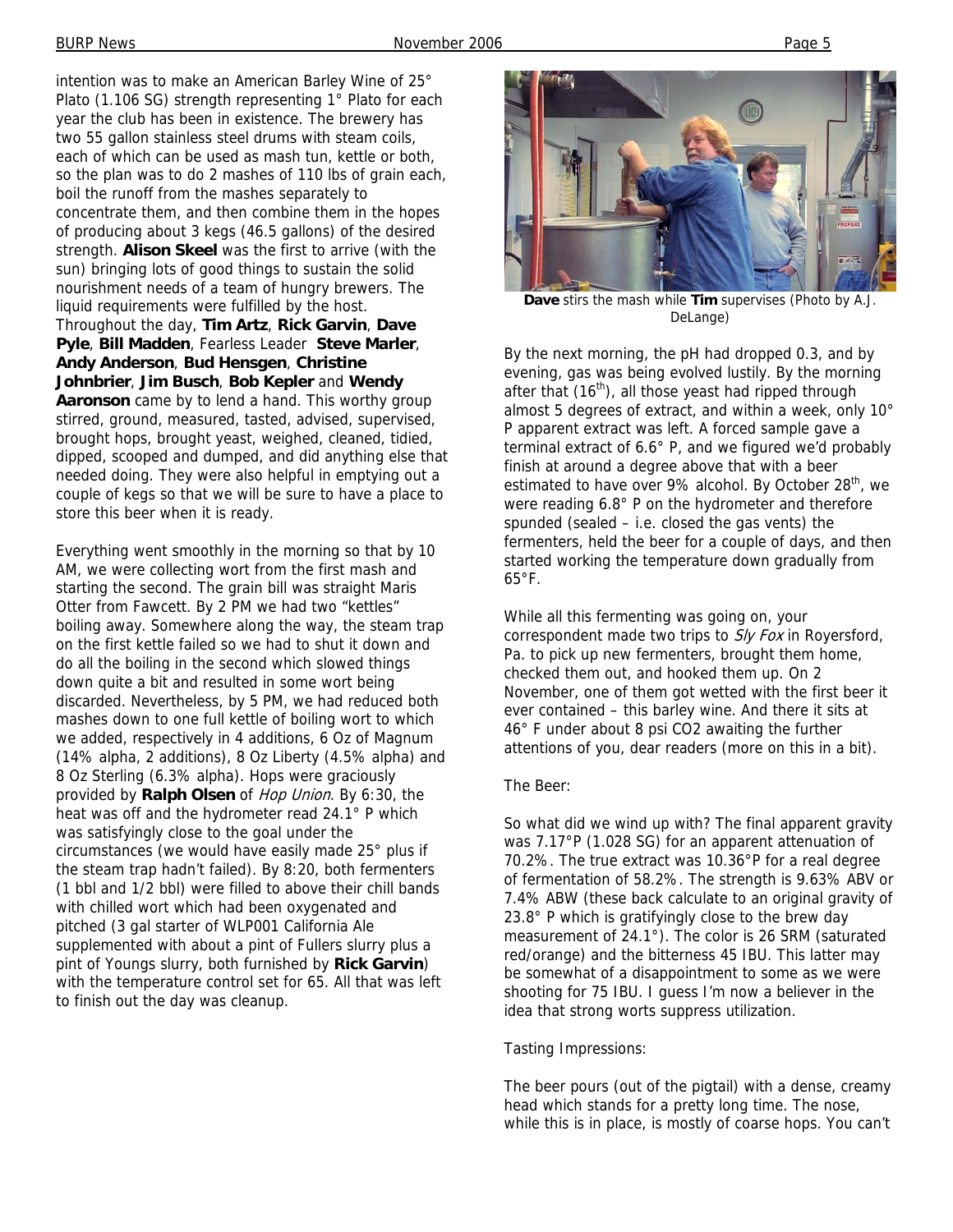really smell the good beer beneath. When the head subsides a bit, the nose changes to one of malt nicely melded with esters and, of course, alcohol. "Nicely" means no harsh ethyl acetate solvent like aroma but rather a berry-like quality which really works with the malt. A hint of ethyl hexanoate seems to be there from time to time but is not always noticeable. The flavor follows the nose. The overwhelming impression is of malty sweetness but not the sweetness of straight malt sugar. As with the nose, the esters seem to have synergized with the sugars to produce a fruitlike sweetness that is not cloying or heavy. The rough high alpha bitterness is there but not enough to spoil the malt/ester flavors, rather just enough to put them in balance. The beer definitely tastes and smells better after a few moments in the glass. One suspects that it is still carrying some "jungbuket", not surprising in a beer of this strength and age and, of course, this implies promise for the future. The most striking thing about it to me is how smooth it is. Alcoholic warmth is present without the roughness of fusels. Keeping the fermentation at 65° F seems to have paid off in this regard. The mouthfeel is richly creamy but not syrupy.

#### The Bottling:

What is left is to get it into bottles. I've had some discussions with people on this, and here is what I have come up with. One hundred ten (110) 750 ml champagne bottles with straight cork and crown plus 120 regular (12 Oz., crown cap) bottles plus 120 pony (6.1 Oz., crown cap) bottles plus 1 pony (1/4 Bbl) keg for the Christmas party. With breakage, spillage and my sampling, this keg will probably not be full but, migosh, its 9.6% beer! The plan is to bottle from the standpipe in the fermenter, then blow down the yeast (most of which was blown down already when transferring from the old fermenters) through the drain and transfer the remaining beer to a keg which, after the yeast there has dropped, will be racked to another keg for the party. Does anyone really care if it's not brilliant?

I'll be ordering bottles from Jay (of Jay's Brewing Supplies) next week. I have a hand capper, a counter pressure filler (Melvico) and a floor corker, but I'm not doing 350 bottles of beer with that equipment alone. We need at least another counter pressure filler and capper and volunteers. Volunteers are needed not only to operate the fillers, cappers and corkers but to sterilize and rinse bottles. We need to have the bottling party pretty soon – I'd say as soon as the beer drops clear enough but of course I don't really know when that will be. I'm assuming that we will want to do this the first or second weekend in December. If you can help with labor or equipment, drop me a line at aidel@cox.net.



**Mark Hogenmiller** at the entrance to the Baird Brewpub (Photo by Mark Hogenmiller)

### **Seeking Beer in the Land the Rising Sun (Or How I Spent My Summer Vacation in Japan)**

By Mark Hogenmiller

Riddle: Why is drinking in Japan like being at the Munich Oktoberfest? Answer: Not a bad place to be if you don't mind drinking one style of lager from the five big city or national breweries. Although Japan is a large modern industrial nation like the United States, it is also similar in that the majority of beer is brewed by the big 5 (Asahi, Kirin, Orion, Sapporo and Suntory breweries). This summer, I had the opportunity to return to Japan for two weeks to visit my in-laws in Saitama Prefecture, 20 miles outside the Tokyo metropolitan area. I made it my quest to stretch the limits and seek out something new in the Japanese beer scene. Several trips to specialty grocery stores at best resulted in Budweiser, Corona, Heineken and Guinness. A rare find was a store selling Hoegarden, Chimay and Verboden Vrucht (Forbidden Fruit). What was I to do? Although the Japanese breweries made some occasional outstanding seasonal beers and some of the finer examples of schwarzbier outside of Germany, it wasn't cutting it this time. But the fun was about to begin.

Towards the end of our trip, we made plans to visit our former au pair, Reiko, in Numazu, Shizuoka Prefecture, which is located about 90 minutes south of Tokyo by the high speed Shinkansen train. It just happened that Reiko had previously been a baby sitter to the owner of the local brewpub, Baird Brewing. Baird Brewing (http://www.bairdbeer.com/home.html) is unique in that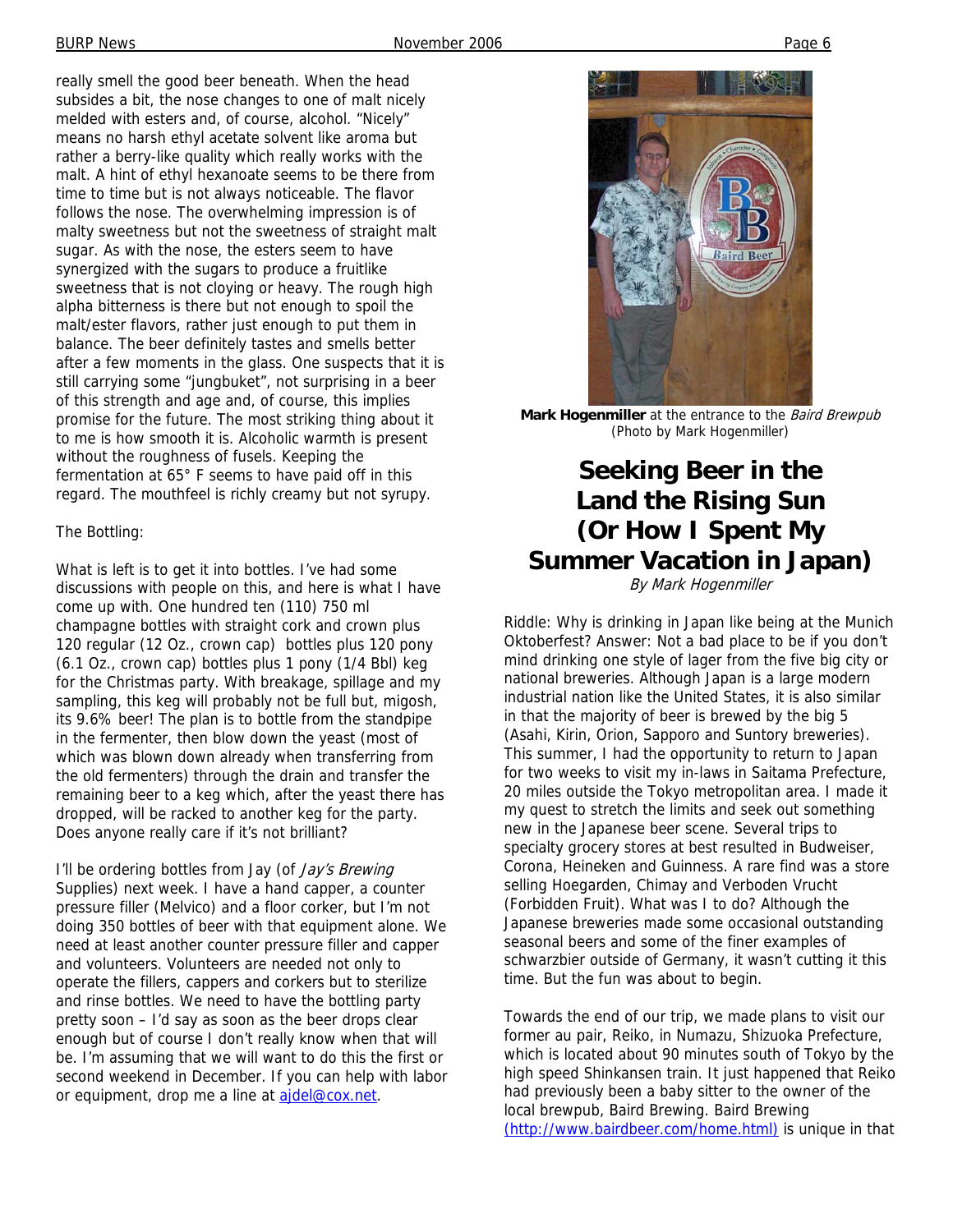it is owned and operated by Brian Baird, an American ex-pat living in Japan. While Rieko was living with us, I had several bottles of Baird Beer and was quite impressed. So I looked forward to visiting the brewpub. What I did not expect was that I would be there during their 6th anniversary celebration. I guess I was expecting the typical large American brewpub. Imagine my surprise when I entered the small taproom with seats for about twenty. This is typical for a Japanese establishment. I was mildly disappointed when some of the specials were already kicked. One of these was the final 2006 keg of Natsumikan Ale made with oranges. I really wanted to compare this with **Dave & Becky Pyle's** "Guezemosa." I will have to go back next year. With the small size of the establishment, I was pleasantly surprised at the number of beers and how consistent they were for malt and hops. After almost 10 days of neutral lagers, I was in beervana.



Lunch at the Gotemba Kogen Resort restaurant at the base of Mt Fuji (Photo by Mark Hogenmiller)

My next trip was actually a bonus surprise. On our last day, instead of going back to the train station, we decided to first head to the base of Mount Fuji so that the girls could visit another Japanese hot spring. I was not interested in visiting another bath, so I decided to wait in the restaurant until lunch time. What I did not expect was a German-style brewpub at the base of the mountain. Gotemba Kogen Resort

(http://www.gotembakogenresort.jp/index.html or http://www.gkb.co.jp/english/index.html ) is located at the base of Mt. Fuji along with a hot spring, microbrewery, several restaurants, a hotel and gourmet shops. They brought over a German brewmaster and had a pils, a roasty schwarzbier, weizenbock, weizen, dunkel and seasonal Mozart helles (Vienna lager). All were served in traditional glasses with the weizenbock in a ceramic mug. I found all of them very close to style, but after two weeks, who was I to complain? The interesting thing about the restaurant was that it had homemade sausages, pizza, Chinese dimsum, and a special of the month, which was Thai food. They even

brought in four Thai chefs to highlight their skills. It definitely was a highlight of my trip. I could sit in the beer garden while the girls sat in the Onsen. I am looking forward to my next trip to Japan to discover some other hidden gems.

#### ? ? ? ? ? ? ? ?

### **RYDler**

Q. What is the world's oldest registered trademark?

#### ? ? ? ? ? ? ? ?



### **Trivial Beer-Suits – Technology in the Brewery, Part 2 - Refrigeration**

By Charlie Pavitt

(One last column ripped off from 100 Years of Brewing along with www.rogersrefrig.com/history.html)

Where would we be without our fridges? Not only would we have no way to cool our beer, but we'd be hard pressed to keep food safe and tasty. All beer people should know that, during the latter half of the nineteenth century, the brewing industry was the main impetus behind technical advances in refrigerator design.

At the beginning, brewing was restricted to the cooler months, and in fact due to concern with public health, it was illegal to brew in some parts of what is now Germany in warm months. However, brewers began to cut ice from local frozen ponds and use it to store their product in cellars. By the first half of the nineteenth century, the cutting and transport of ice from New England was a thriving business, and brewers in the region were ready customers for the "ice kings" of Boston. The advent of lager in the middle of the century accelerated the desire for artificial cooling.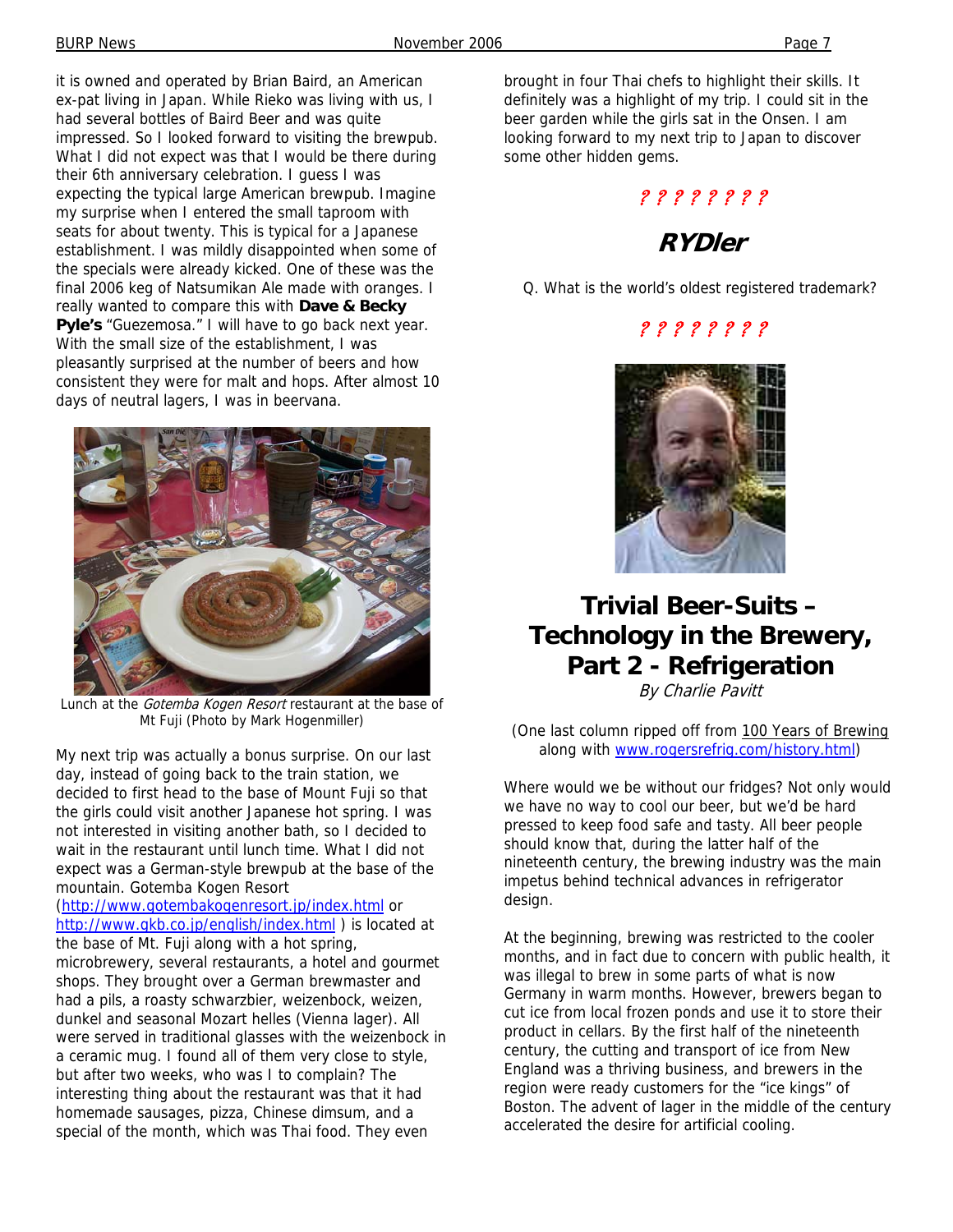The basic design for refrigeration consisted of a machine that would compress a gas, send it through radiating coils, and then allow it to expand. The first, using regular air as a coolant, was apparently built in 1851 by a physician in Florida, John Gorrie, in order to cool hospital rooms. A commercial version was probably initiated by an Alexander Twinning in 1851. A variant of the Gorrie and Twinning machines was installed at an Australian brewery in 1860 by a James Harrison, but it did not work well in that context.

Coolants other than air were attempted, with a machine using methylic ether designed by Charles Tellier of France becoming the first refrigerator installed at a U.S. brewery by George Merz of New Orleans in 1869. It did not work well in cooling the brewery as such but was capable of producing a good amount of ice. Serious refrigeration really started with a machine invented by Ferdinand Carre, also of France, which replaced air with ammonia. Too big, costly, and potentially unsafe for residences, Carre-style machines were quickly pounced on by brewers. The first was used by S. Liebmanns's Sons Brewery in 1870. For the next twenty or so years, commercial refrigeration was primarily aimed at brewers, who were eager to try out the products of those who made improvements upon or alternatives to Carre-type machines. By 1891, nearly every brewery had some sort of cooling system. The only other major use for refrigeration at that time appears to be for transporting perishable foods via train.

And what of the common folk? They used the ice box, and needed daily supplies purchased from one or another of the ice kings. But the modern fridge was undoubtedly more convenient, and, after some technical improvements, the household refrigerator became commonplace during the 1920s. The invention of the now-thankfully-disappearing chloroflurocarbons (CFCs) in 1928 allowed for the replacement of ammonia and other nasty chemicals with a safer product (for the home, if not for Mother Earth).

So, I offer a toast for the refrigerator, without which I for one would be limited to water from the tap.

#### ? ? ? ? ? ? ? ?

### **Answer to Nov RYDler**

A. The familiar Bass symbol, a red triangle, was registered in 1876 and is the world's oldest trademark.

#### ? ? ? ? ? ? ? ?

### **Kyrgyzstan – Beer Hunting**

By Ralph Bucca

Another volunteer assignment on another continent, this time Kyrgyzstan, hunting indigenous beverages of Central Asia. I tracked down koumys, fermented mare's milk, dating back to when nomads rode the range in Osh, a city in the southern part of the country. My staff and I sat on the traditional restaurant beds and ordered a round. We were served a 12 oz bowl of a white liquid with green things floating in it. They all downed their bowl immediately and licked their lips. I took a tentative sip while all were watching, waiting for my reaction. I made a grimace - quite sour, like left over milk. I told them it was an acquired taste, which I might not, and ordered them another round of Koumys. I forced my one bowl down over a long half hour, all this for the sake of research.

In May, I received a job offer from WINROCK, an NGO that sends volunteers on farmer-to-farmer projects in third world countries. The assignment was to teach garlic processing to villagers in Kyrgyzstan. This of course, directed me to an atlas, where I located this small country somewhere in Central Asia, west of China. I thought, oh no, another Moslem non-alcohol country, what's a beer hunter to do? Still, this was a Soviet Socialist Republic 15 years ago, and the Soviets sure liked their booze. Perhaps I'll survive. Not yet being a garlic expert, I got some garlic, figured out how to get the skins off, chop it up, dry it, and make garlic powder - no problem!

Since I now had garlic processing mastered, it was time to learn about Kyrgyzstan. A Google search confirmed my suspicions, damn little. The last big thing was the Genghis Khan invasion in 1252. Other than the revolution of 2005, not too much was happening since the Soviets left in 1991.

Twenty-eight hours after leaving DC, I met my translator, Aidar, a college student who would speak Russian for me in Bishkek. He helped me exchange my American dollars into Soms, the national currency. The rate was 40 to \$1. I changed \$600 into a stack of Soms four inches high. Their largest bill was 200 equal to \$5. I used a thick rubber band to corral my dough, and to keep it from pickpockets.

Time for the big test, I ordered a dark draft beer. It was thick, malty and a little sweet, perhaps a porter, just what I needed. Maybe the beer wouldn't be so bad after all.

Early the next day, back to the airport to fly to Osh, about 300 miles to the south. I boarded a Yak 40, a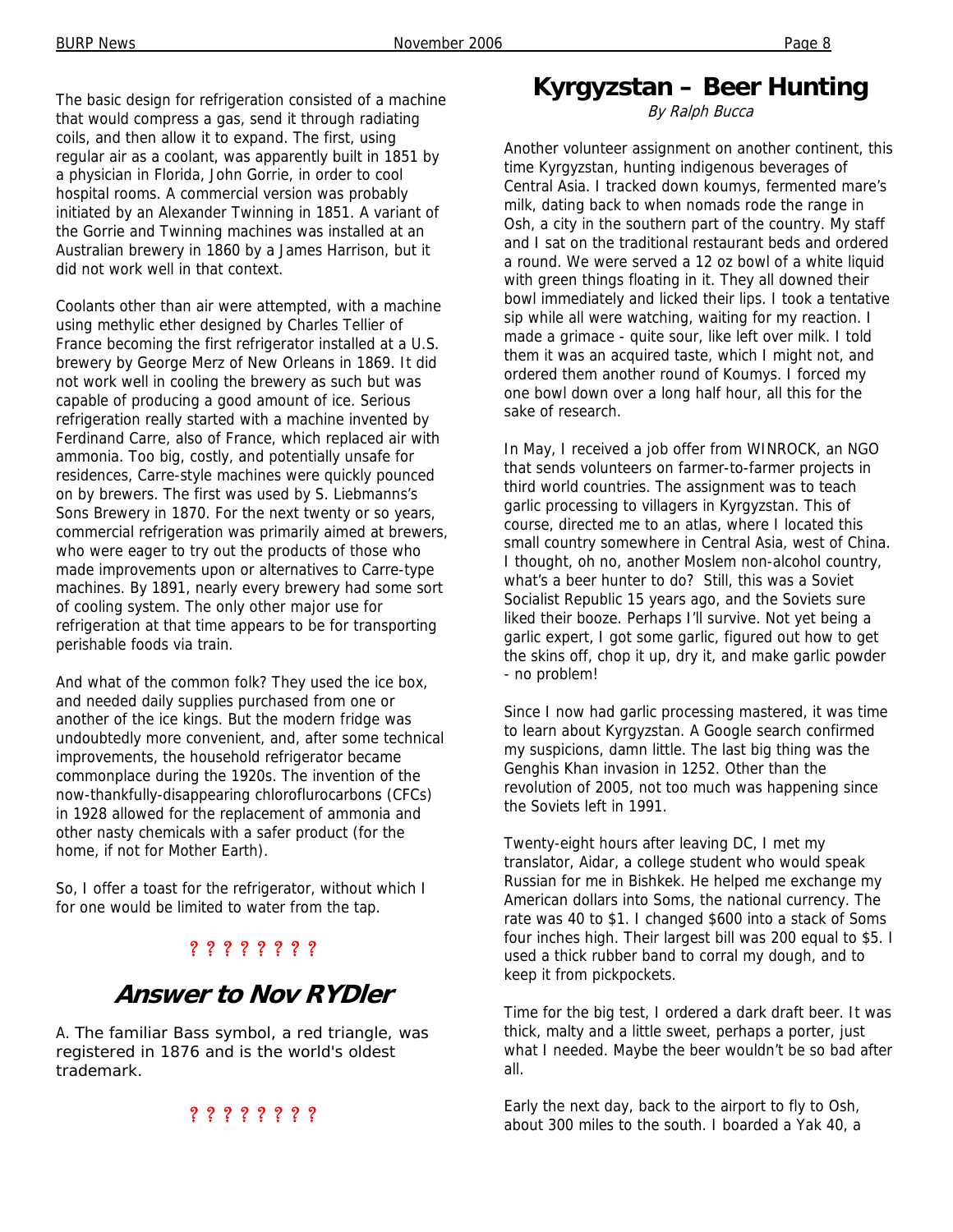Russian plane that had seen better days. You enter from the back of the plane, drop your luggage off and continue into the seating area. The plane held about 40 passengers, and, of course I was the only gringo. You know it's a low budget flight when the stewardess hands out one piece of hard candy each, and you get a sip of water from a large shared glass. Thankfully, the flight was uneventful, except for an old woman looking for the rest room in the cockpit. We laughingly directed her to the back of the plane. The view was great as we flew through valleys surrounded by snow-capped mountains on either side.

Marina Ivanova, my Osh WINROCK contact, picked me up at the airport. She resembled the Chinese girl Honey from the Doonesbury comic strip – short, dark hair, glasses, and efficient. She took me to her office where I met my interpreter, Rosa, a 50-ish Russian woman. I immediately named her Rosa the Red and told her that she was probably a KGB agent assigned to monitor me. She laughed, and we got along great.

Marina was quite determined to get her money's worth out of me. The original assignment was to teach garlic processing at one local village. However, she put the word out that a garlic expert was in country and received several requests for my services from three other villages.

For my first class, we headed out to the nearby village of Uchkun, a squalid mud-brick settlement that reminded me of Nigeria, but with some greenery. I was directed to a makeshift ladder climbing up to a loft in a barn. There I saw more garlic than I could imagine. It was about three feet deep in a 30-foot by 30-foot area. I was then told, "It is now time for coffee break". We were led to an old iron bed frame covered with rugs and a small table in the center, Odd, I thought, eating in bed with strangers. But that's how we dined for the next two weeks, apparently a local tradition. I was served the typical peasant meal, Nan, a round loaf of tasty, chewy bread, watermelon and tea.

It was then time for me to begin the garlic processing training. I first showed them how to make solar drying trays of wood and window screening, as I had done on previous assignments. I then had the villagers de-skin, chop and place the garlic on the trays to dry. We would return two days later when the garlic was dried. I taught them how to make garlic powder using a mortar and pestle and screens. This training was repeated at three other villages in southern K-Stan, often eating lots of bread and watermelon and drinking tea, while driving about southern K-Stan in ancient Russian Lada's.

At the second session of the classes, I also proceeded to probably make the first garlic wine in K-Stan. This

involved cooking up chopped garlic, raisins and sugar then adding lemon juice and yeast. Told them it would be done in a month, emphasizing that it was for cooking and not for drinking. But it might be a cure for their alcoholism.

Fortunately, I discovered that their beer and wine was cheap and available at every corner store. Pivo, in Russian, was sold in .5-liter cans and bottles, with the labeling in the Cyrillic alphabet. I tried several different brands, and they mostly tasted like a typical lager. One brand called Baltica seemed to dominate. Interestingly, they marketed their beer numbered one thru nine, with nine being the strongest. I was determined to find that dark beer again. At a liquor store, I had the clerk hold up all the bottles to the light till we found some dark ones,  $#4$  and  $#6$  where the only ones of color,  $#4$  being a red amber and #6 my favorite, the dark roasty porter. It became my pivo of choice and at 30 Soms, the price was right. As I wound down my assignment, I accumulated a good collection of brews to take back and share with my beer friends back home.

(**Ed Note**: The above is a reprint of Ralph's report published in the Oct-Nov 2006 issue of the Mid-Atlantic Brewing News. Ralph has just returned from his latest assignment in Tajikistan and will be reporting on his adventures there soon.)

### **BURP 10 and 20 Years Ago**

Compiled By Bill Ridgely

#### **20 Years Ago, Nov 1986**

The November 1986 BURP meeting featured a long ago link to what would eventually become BURP's Real Ale Competition and Festival. The meeting was held at the Bethesda home of **Bob & Ellie Tupper**. Club President **Dan McCabe** organized the event and solicited club members to bring a 6-pack each of their favorite English pale ale for tasting, making certain that no brands were duplicated. Those volunteering to bring beer were also asked to research the ingredients and brewing methods used for their selection. While there was no worldwide web to help with the research at this time, there were a number of printed sources available, including **Michael**  Jackson's 1<sup>st</sup> edition of the World Guide to Beer (published in 1977). Dan also asked BURP members to bring any homebrewed English-style pale ales they might have available. At the meeting, all of the beers were brought out for tasting, and a lively discussion ensued, including suggestions for more authentic brewing of the style at home. BURP picked up the tab for all of the commercial beers at the meeting.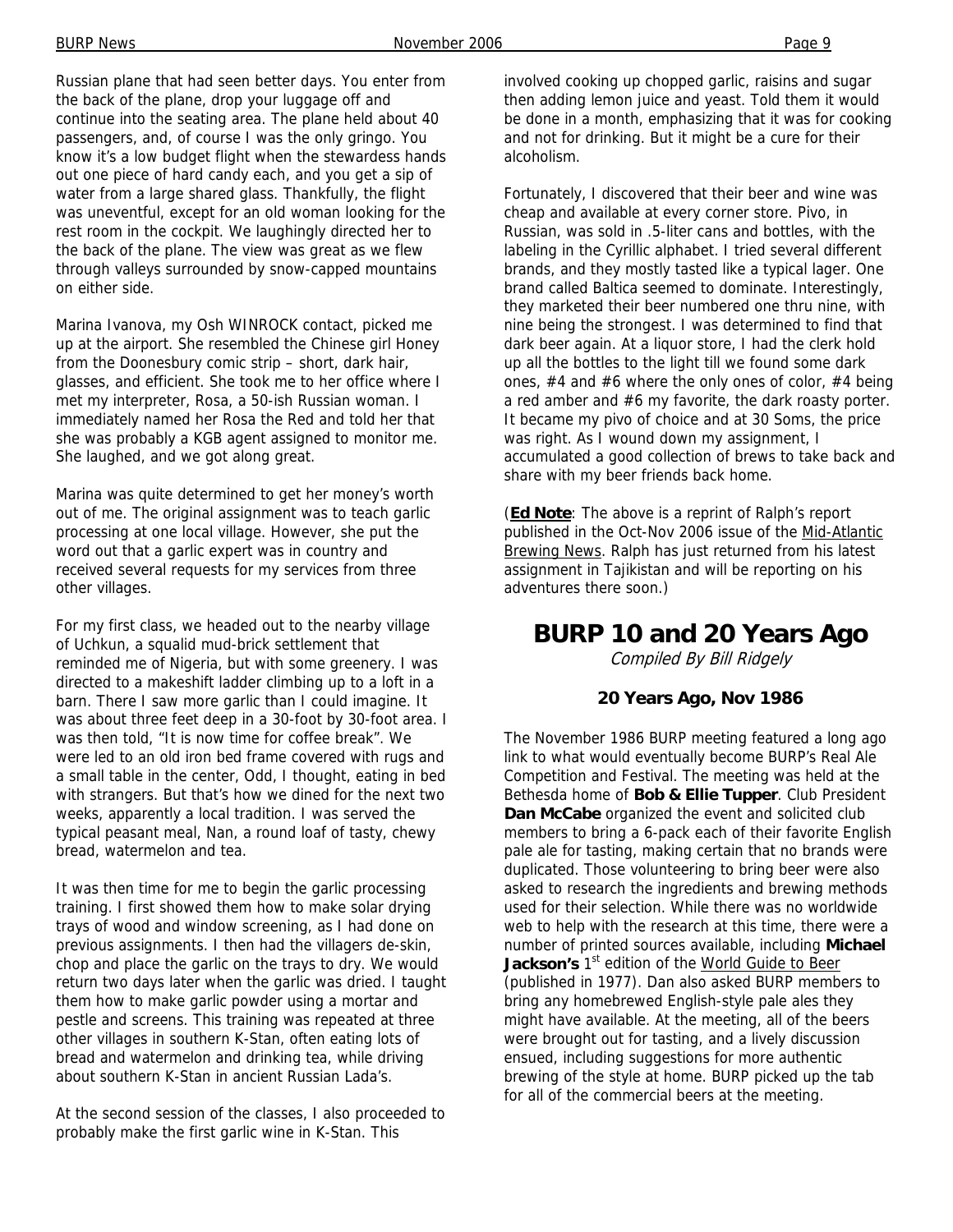The November issue of the BURP News featured an extensive report on the newly-opened Weeping Radish brewpub in Manteo, NC by editor **Joel Spencer**. Joel had the opportunity to interview (as best he could) brewer **Karl Lechner**, who had just been brought over from Germany and spoke little English.

#### **10 Years Ago, Nov 1996**

There was no formal club meeting held in November 1996, but BURPers kept plenty busy with not one but two pub crawls. The first, an all-Metro Washington pub crawl held on Nov 9, was organized by **Bret Wortman**. Stops on the crawl included the Virginia Beverage Co in Old Town, Alexandria (which featured its GABF medalwinning smoked lager), the recently-opened Capitol City Brewing Co location in the historic Postal Square Building downtown (with tour and tasting provided by head brewer **Bill Madden**), Bardo Rodeo in Arlington (where Sierra Nevada Celebration Ale was offered on tap along with some tasty Bardo beers), and finally, a walk to the Blue & Gold brewpub a short distance away. Blue & Gold unfortunately turned out to be the low point of the crawl, with participants sending back their pints of badly infected Union Jack cask ale. The bartender suggested that the crowd just didn't understand how caskconditioned ale was supposed to taste. This quickly sent everyone back to **Bardo** for another pint of Celebration Ale and a happy finish to the day.

On the bright and crisp morning of Nov 23, BURPers gathered in the parking lot of the West Falls Church Metro station to board the bus for the club's Baltimore pub crawl. A second stop was scheduled for the Greenbelt Metro parking lot, but a closure of the B-W Parkway delayed the pickup considerably. The shivering crawlers at Greenbelt were finally boarded and warmed up quickly with copious quantities of beer. On reaching Baltimore, the first stop was the *Brimstone Brewing Co* in Canton, located in a section of the long derelict National Bohemian plant. Owner/brewer **Marc Tewey** described his complicated stone brewing technique and provided samples for all to enjoy. Many 6-packs of the product left with the happy crawlers. Next stop was the recently-opened Brewer's Art, where owner **Volker Stewart** spoke about his excursion into the world of Belgian-style craft brewing and dining. Volker's first house brews had not yet been produced, but he told the group that a Belgian pale ale and a dubbel would be available by Christmas. There was plenty of beer on tap, though, including the very tasty Rodenbach Red ale. Next stop was the *Baltimore Brewing Co*, where owner **Theo de Groen** gave a tour of the 17-barrel brewhouse that produced German-style beers using both a stepinfusion and a single decoction process. Four of these beers were on tap, and crawlers enjoyed the offerings

while taking a lunch break. Following some much needed sustenance, the crawl continued to the Wharf Rat on Pratt St, where owner **Bill Oliver** produced English-style ales. A special pub crawl price of \$1 per pint was offered to the group, so everyone had a chance to enjoy several fine products, including a special caskconditioned spiced holiday ale served from a firkin. Two final stops concluded the crawl - Sisson's Restaurant, Baltimore's oldest and smallest brewpub, which offered six beers on tap, and finally, the Oxford Brewing Co in Linthicum, Baltimore's oldest craft brewery, where four beers were offered, including Santa Class, a seasonal specialty that changed style annually (It was a cherry porter in 1996). It was a long day of crawling, but all of those who participated looked forward to doing it again the following year. Many thanks went to **Mark Stevens** for his excellent work organizing the event.

The November issue of the BURP News was chock full of great articles, as always. **Bruce Feist** featured two brewpubs in his "Tasty Travels" series - the Weinkeller in Chicago (which had several locations and shared a vast number of beers between them) and the Crescent City Brewhouse in New Orleans. **Andy Anderson** continued his excellent "European Beer Journal" with a report on his adventures serving beer to the thirsty masses at the 1996 Great British Beer Festival. Finally, libeerian **Bob Cooke** continued his monthly review of the best articles from other club newsletters.



### **BURP Prosperity Report**

By Larry Koch, Minister of Prosperity

#### **Current Financial Position**

| Previous Balance -<br>01 Oct 06 | \$19,713  |
|---------------------------------|-----------|
| Income                          | $+$ \$330 |
| Expenses                        | - \$750   |
| Current Balance -<br>08 Nov 06  | \$19,293  |

BURP members are reminded that all expense submissions must include details. Required details are